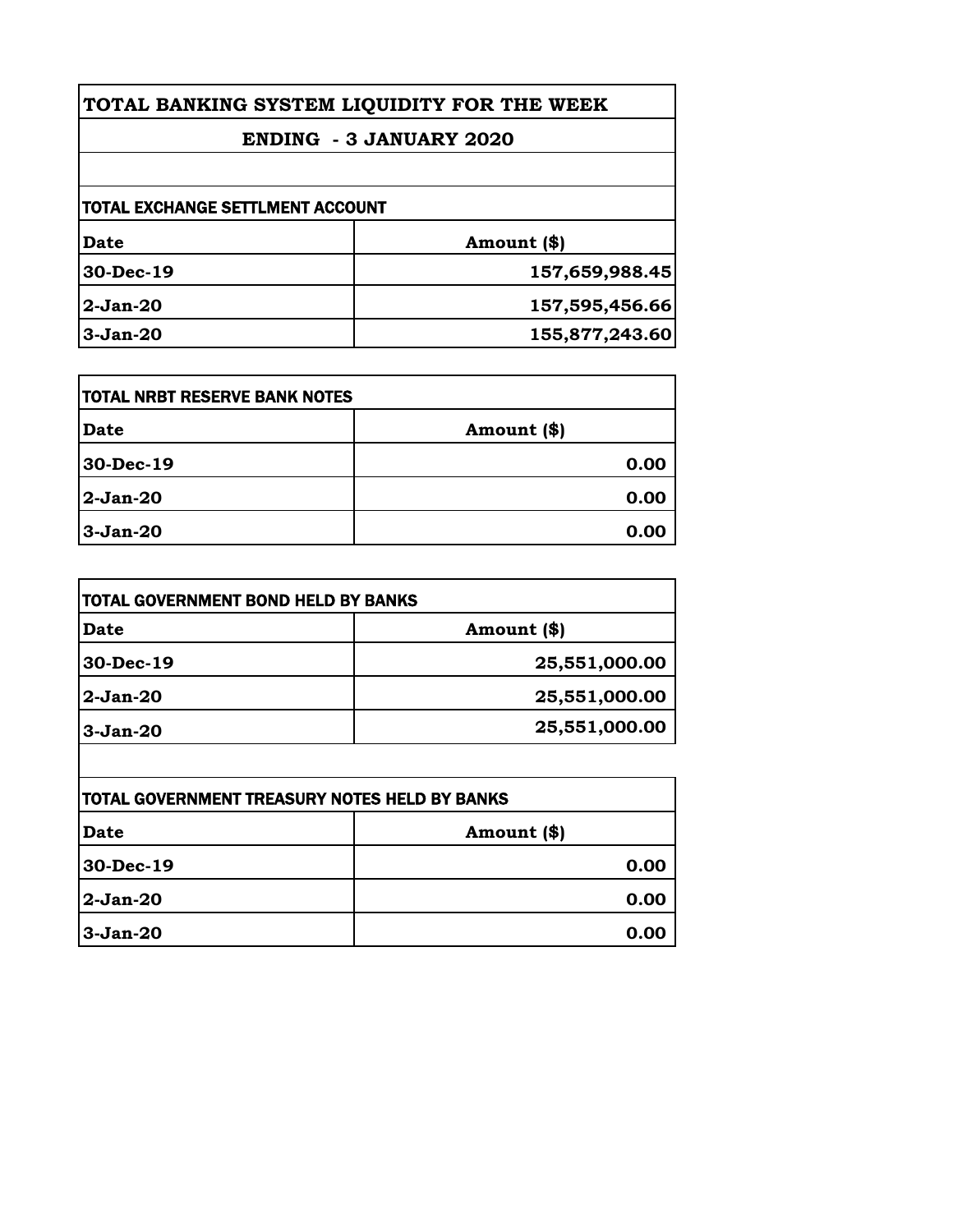# **TOTAL BANKING SYSTEM LIQUIDITY FOR THE WEEK**

## **ENDING - 10 JANUARY 2020**

| <b>TOTAL EXCHANGE SETTLMENT ACCOUNT</b> |                |
|-----------------------------------------|----------------|
| Date                                    | Amount (\$)    |
| $6-Jan-20$                              | 156,077,342.60 |
| $7-Jan-20$                              | 155,477,776.88 |
| $8-Jan-20$                              | 155,416,301.08 |
| $9-Jan-20$                              | 160,888,597.08 |
| $10-Jan-20$                             | 160,903,196.22 |

| <b>TOTAL NRBT RESERVE BANK NOTES</b> |             |
|--------------------------------------|-------------|
| <b>Date</b>                          | Amount (\$) |
| $6-Jan-20$                           | 0.00        |
| $7-Jan-20$                           | 0.00        |
| 8-Jan-20                             | 0.00        |
| $9-Jan-20$                           | 0.00        |
| 10-Jan-20                            | 0.00        |

| <b>TOTAL GOVERNMENT BOND HELD BY BANKS</b> |  |
|--------------------------------------------|--|
| Amount (\$)                                |  |
| 25,551,000.00                              |  |
| 25,551,000.00                              |  |
| 25,551,000.00                              |  |
| 25,551,000.00                              |  |
| 25,551,000.00                              |  |
|                                            |  |

| TOTAL GOVERNMENT TREASURY NOTES HELD BY BANKS |             |
|-----------------------------------------------|-------------|
| <b>Date</b>                                   | Amount (\$) |
| $6-Jan-20$                                    | 0.00        |
| $7-Jan-20$                                    | 0.00        |
| 8-Jan-20                                      | 0.00        |
| $9-Jan-20$                                    | 0.00        |
| 10-Jan-20                                     | 0.00        |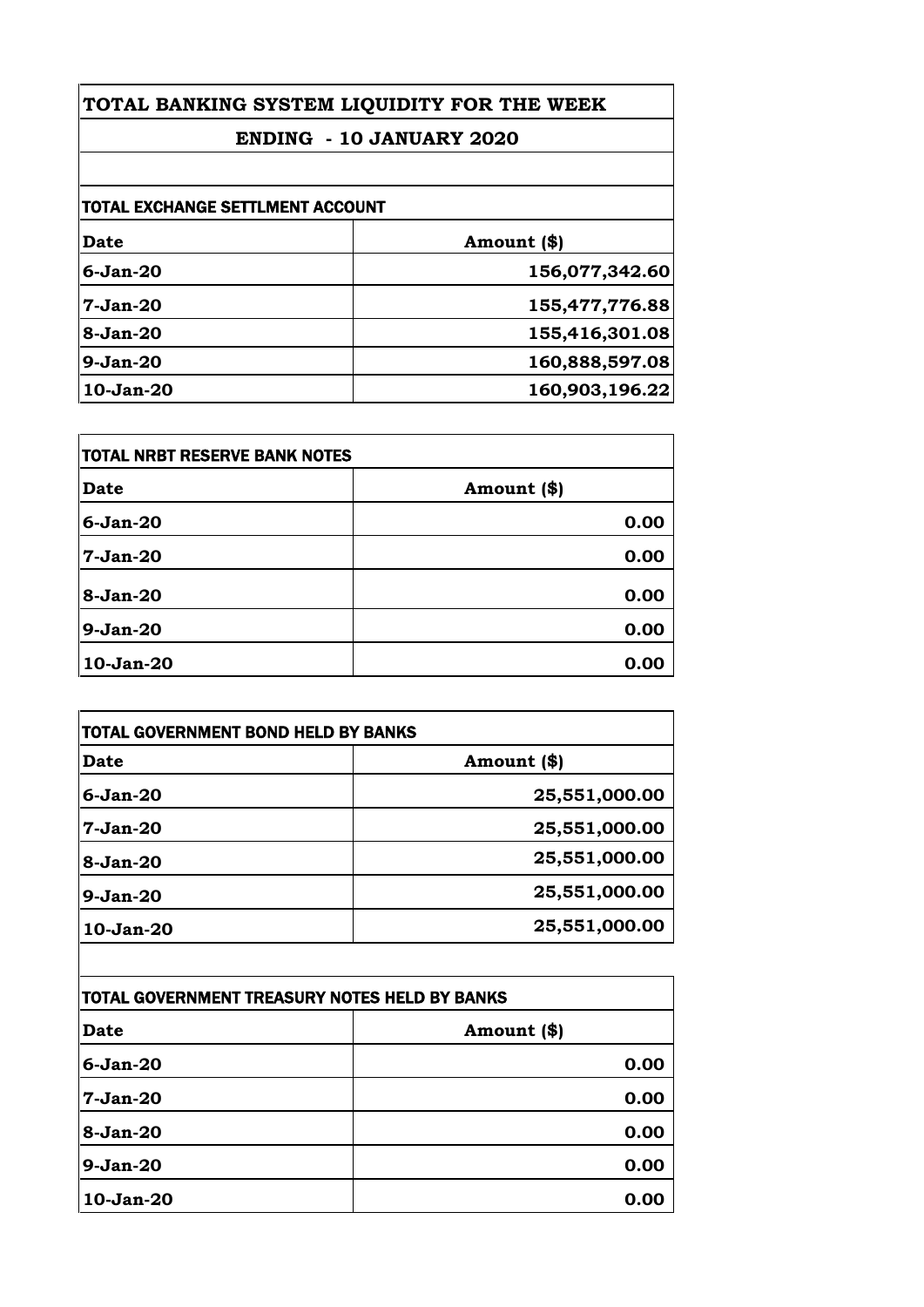## **TOTAL BANKING SYSTEM LIQUIDITY FOR THE WEEK**

## **ENDING - 17 JANUARY 2020**

| <b>TOTAL EXCHANGE SETTLMENT ACCOUNT</b> |                |
|-----------------------------------------|----------------|
| Date                                    | Amount (\$)    |
| $13-Jan-20$                             | 160,921,332.53 |
| 14-Jan-20                               | 160,755,522.08 |
| 15-Jan-20                               | 160,502,633.20 |
| 16-Jan-20                               | 167,581,993.82 |
| 17-Jan-20                               | 166,866,787.70 |

| <b>TOTAL NRBT RESERVE BANK NOTES</b> |             |
|--------------------------------------|-------------|
| <b>Date</b>                          | Amount (\$) |
| 13-Jan-20                            | 0.00        |
| 14-Jan-20                            | 0.00        |
| 15-Jan-20                            | 0.00        |
| 16-Jan-20                            | 0.00        |
| 17-Jan-20                            | 0.00        |

| TOTAL GOVERNMENT BOND HELD BY BANKS |               |
|-------------------------------------|---------------|
| Date                                | Amount (\$)   |
| $13-Jan-20$                         | 25,551,000.00 |
| 14-Jan-20                           | 25,551,000.00 |
| $15$ -Jan- $20$                     | 25,551,000.00 |
| 16-Jan-20                           | 25,551,000.00 |
| $17 - Jan-20$                       | 25,551,000.00 |

| TOTAL GOVERNMENT TREASURY NOTES HELD BY BANKS |             |
|-----------------------------------------------|-------------|
| <b>Date</b>                                   | Amount (\$) |
| 13-Jan-20                                     | 0.00        |
| 14-Jan-20                                     | 0.00        |
| 15-Jan-20                                     | 0.00        |
| 16-Jan-20                                     | 0.00        |
| 17-Jan-20                                     | 0.00        |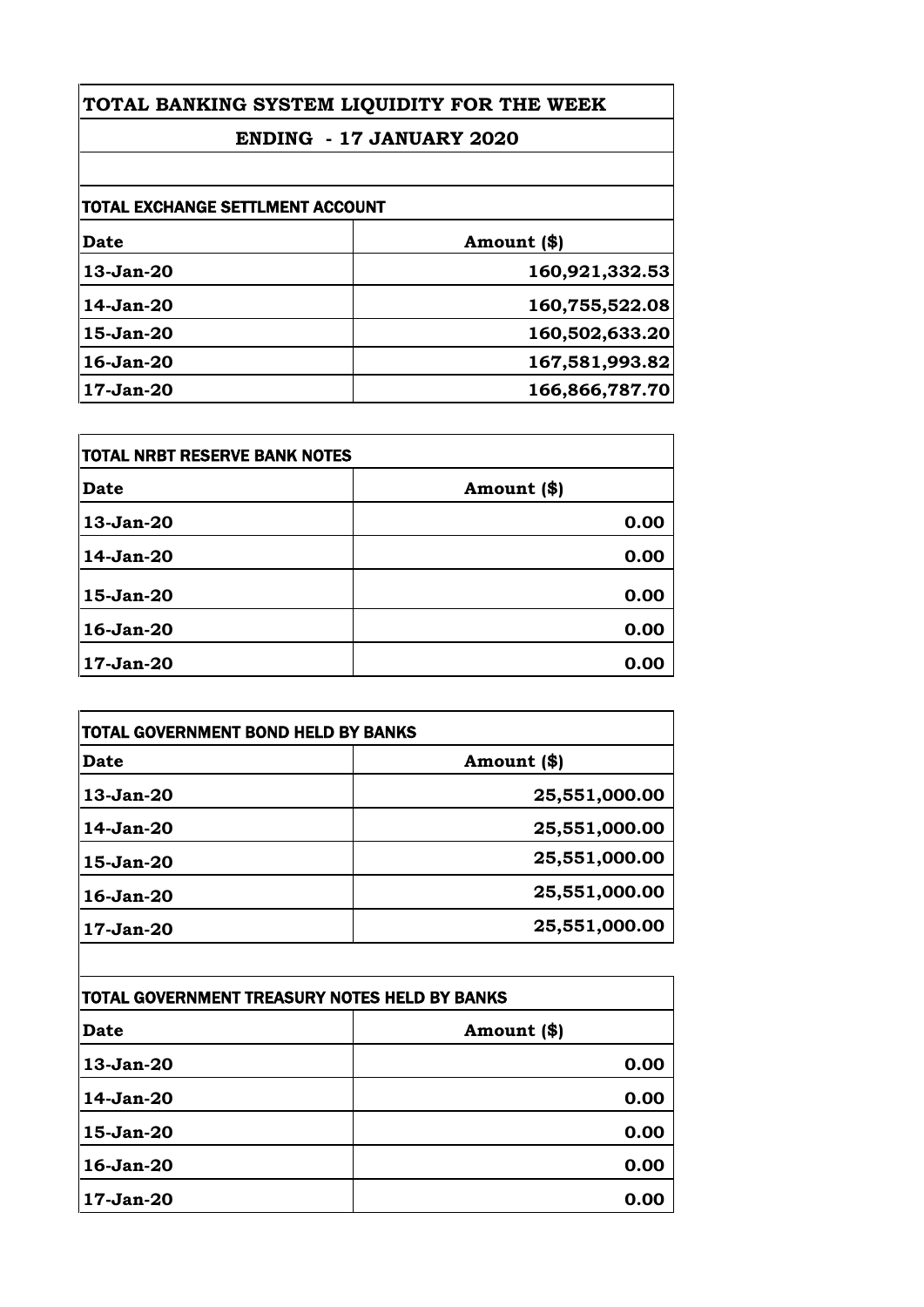| TOTAL BANKING SYSTEM LIQUIDITY FOR THE WEEK<br><b>ENDING - 24 JANUARY 2020</b><br>TOTAL EXCHANGE SETTLMENT ACCOUNT |                |               |                |
|--------------------------------------------------------------------------------------------------------------------|----------------|---------------|----------------|
|                                                                                                                    |                | Date          | Amount (\$)    |
|                                                                                                                    |                | $20 - Jan-20$ | 166,771,027.70 |
|                                                                                                                    |                | $21-Jan-20$   | 164,088,194.91 |
| 22-Jan-20                                                                                                          | 161,516,610.29 |               |                |
| $23-Jan-20$                                                                                                        | 165,510,389.20 |               |                |
| $24$ -Jan- $20$                                                                                                    | 164,599,113.89 |               |                |

| itotal NRBT RESERVE BANK NOTES |             |
|--------------------------------|-------------|
| Date                           | Amount (\$) |
| 20-Jan-20                      | 0.00        |
| 21-Jan-20                      | 0.00        |
| 22-Jan-20                      | 0.00        |
| 23-Jan-20                      | 0.00        |
| 24-Jan-20                      | 0.00        |

| TOTAL GOVERNMENT BOND HELD BY BANKS |               |
|-------------------------------------|---------------|
| Date                                | Amount (\$)   |
| $20 - Jan-20$                       | 25,551,000.00 |
| $21-Jan-20$                         | 25,551,000.00 |
| 22-Jan-20                           | 25,551,000.00 |
| $23 - Jan-20$                       | 25,551,000.00 |
| $24$ -Jan- $20$                     | 25,551,000.00 |

| TOTAL GOVERNMENT TREASURY NOTES HELD BY BANKS |             |
|-----------------------------------------------|-------------|
| Date                                          | Amount (\$) |
| 20-Jan-20                                     | 0.00        |
| 21-Jan-20                                     | 0.00        |
| 22-Jan-20                                     | 0.00        |
| 23-Jan-20                                     | 0.00        |
| 24-Jan-20                                     | 0.00        |